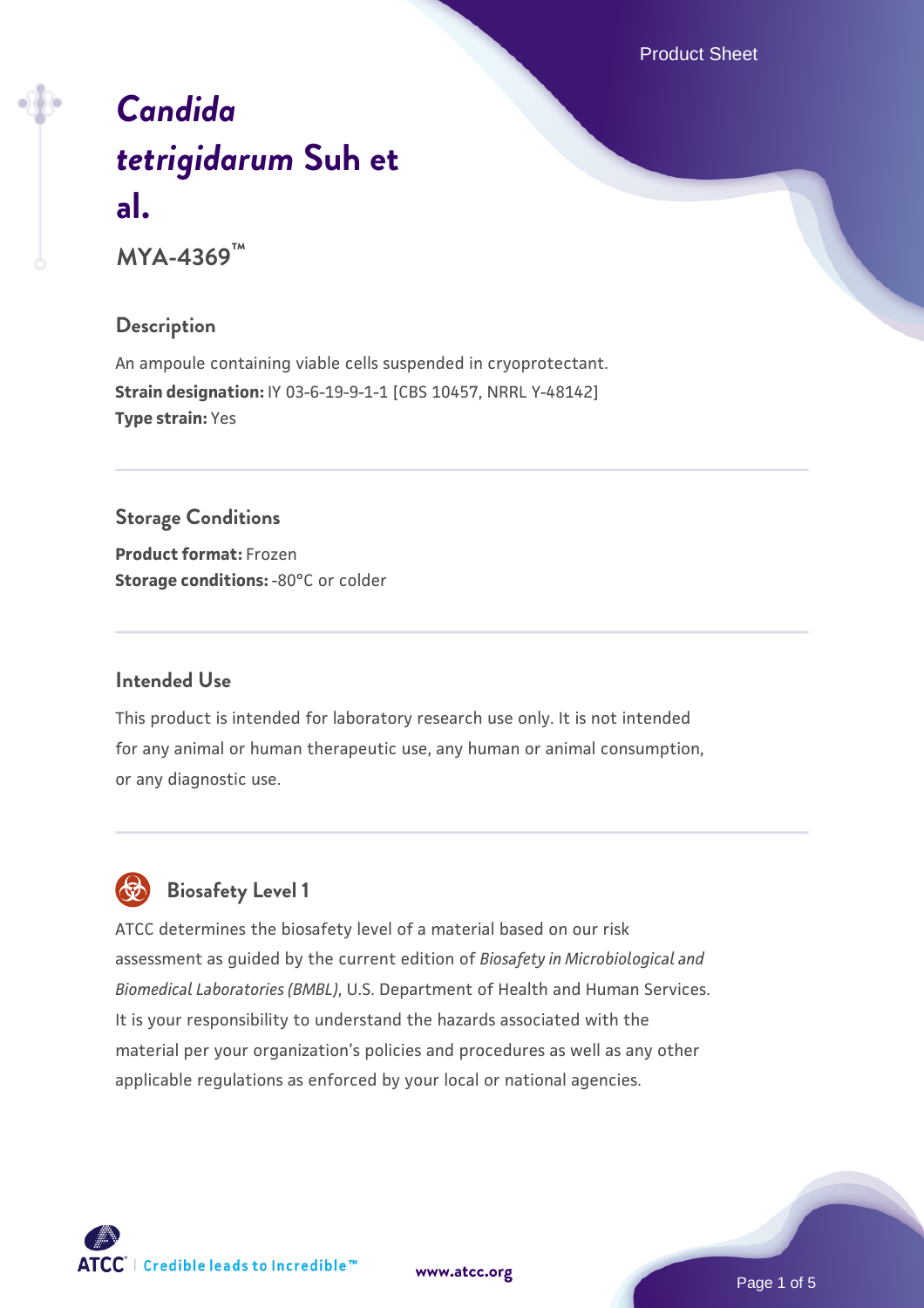ATCC highly recommends that appropriate personal protective equipment is always used when handling vials. For cultures that require storage in liquid nitrogen, it is important to note that some vials may leak when submersed in liquid nitrogen and will slowly fill with liquid nitrogen. Upon thawing, the

conversion of the liquid nitrogen back to its gas phase may result in the vial exploding or blowing off its cap with dangerous force creating flying debris. Unless necessary, ATCC recommends that these cultures be stored in the vapor phase of liquid nitrogen rather than submersed in liquid nitrogen.

# **Certificate of Analysis**

For batch-specific test results, refer to the applicable certificate of analysis that can be found at www.atcc.org.

# **Growth Conditions**

**Medium:**  [ATCC Medium 200: YM agar or YM broth](https://www.atcc.org/-/media/product-assets/documents/microbial-media-formulations/2/0/0/atcc-medium-200.pdf?rev=ac40fd74dc13433a809367b0b9da30fc) [ATCC Medium 1245: YEPD](https://www.atcc.org/-/media/product-assets/documents/microbial-media-formulations/1/2/4/5/atcc-medium-1245.pdf?rev=705ca55d1b6f490a808a965d5c072196) **Temperature:** 25°C

#### **Handling Procedures**

**Frozen ampoules** packed in dry ice should either be thawed immediately or stored in liquid nitrogen. If liquid nitrogen storage facilities are not available, frozen ampoules may be stored at or below -70°C for approximately one week. **Do not under any circumstance store frozen ampoules at refrigerator freezer temperatures (generally -20°C)**. Storage of frozen material at this

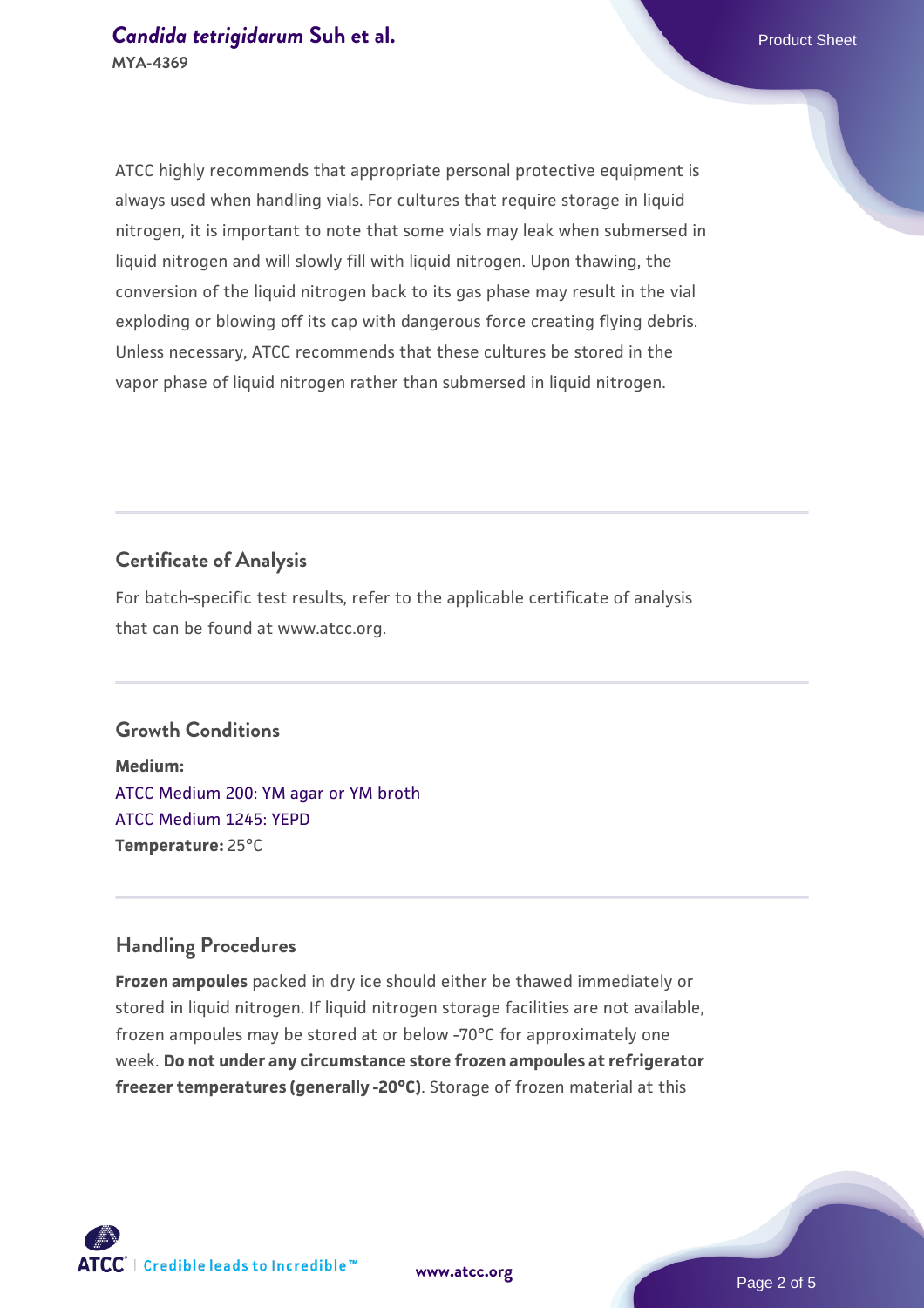# **[Candida tetrigidarum](https://www.atcc.org/products/mya-4369) [Suh et al.](https://www.atcc.org/products/mya-4369)** Product Sheet **MYA-4369**

temperature will result in the death of the culture.

- 1. To thaw a frozen ampoule, place in a **25°C to 30°C** water bath, until just thawed **(approximately 5 minutes)**. Immerse the ampoule just sufficient to cover the frozen material. Do not agitate the ampoule.
- 2. Immediately after thawing, wipe down ampoule with 70% ethanol and aseptically transfer at least 50 µL (or 2-3 agar cubes) of the content onto a plate or broth with medium recommended.
- 3. Incubate the inoculum/strain at the temperature and conditions recommended.
- 4. Inspect for growth of the inoculum/strain regularly for up to 4 weeks. The time necessary for significant growth will vary from strain to strain.

# **Material Citation**

If use of this material results in a scientific publication, please cite the material in the following manner: *Candida tetrigidarum* Suh et al. (ATCC MYA-4369)

#### **References**

References and other information relating to this material are available at www.atcc.org.

#### **Warranty**

The product is provided 'AS IS' and the viability of ATCC® products is warranted for 30 days from the date of shipment, provided that the customer has stored and handled the product according to the information included on the product information sheet, website, and Certificate of Analysis. For living cultures, ATCC lists the media formulation and reagents that have been found to be effective for the product. While other



**[www.atcc.org](http://www.atcc.org)**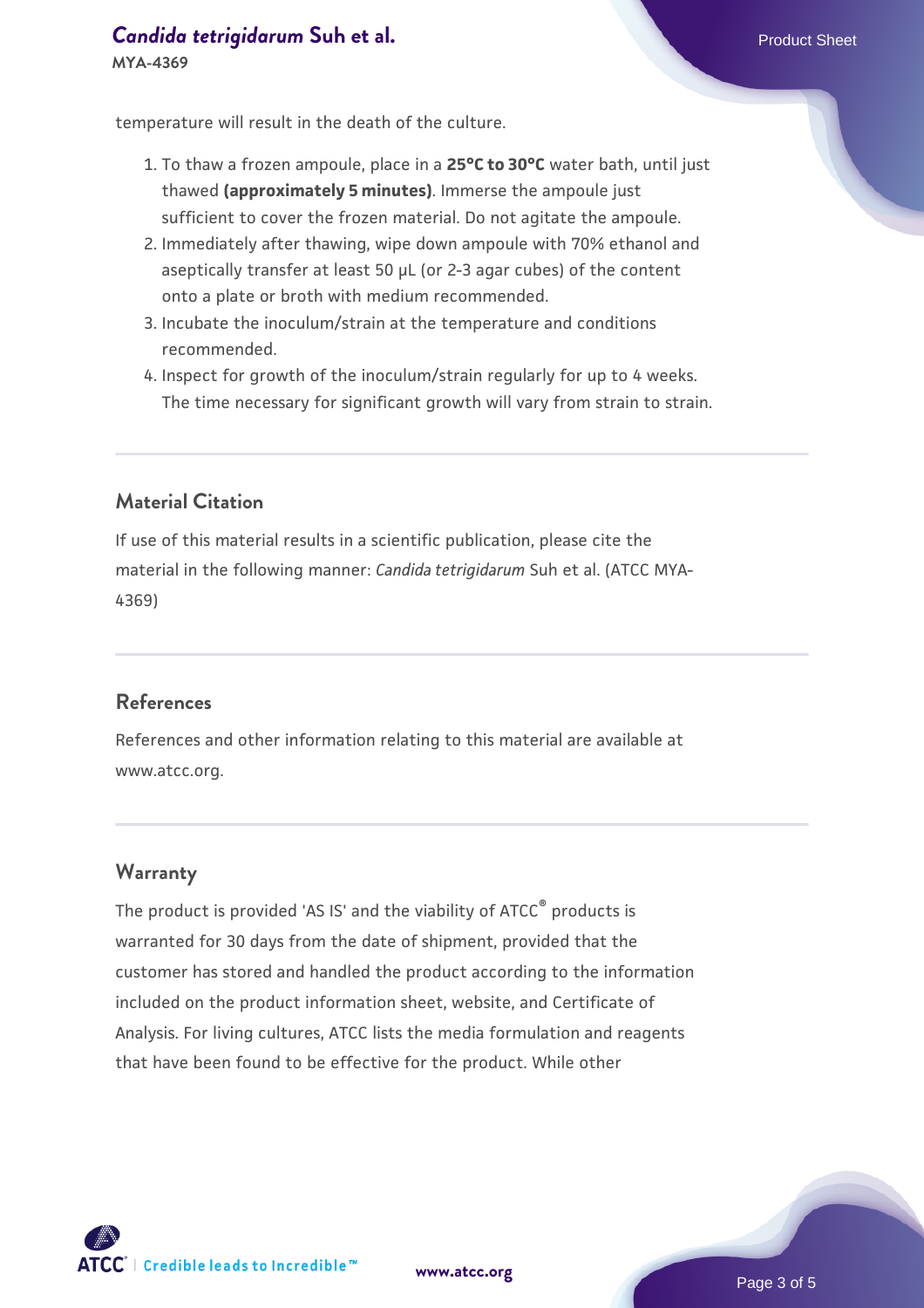# **[Candida tetrigidarum](https://www.atcc.org/products/mya-4369) [Suh et al.](https://www.atcc.org/products/mya-4369)** Product Sheet **MYA-4369**

unspecified media and reagents may also produce satisfactory results, a change in the ATCC and/or depositor-recommended protocols may affect the recovery, growth, and/or function of the product. If an alternative medium formulation or reagent is used, the ATCC warranty for viability is no longer valid. Except as expressly set forth herein, no other warranties of any kind are provided, express or implied, including, but not limited to, any implied warranties of merchantability, fitness for a particular purpose, manufacture according to cGMP standards, typicality, safety, accuracy, and/or noninfringement.

# **Disclaimers**

This product is intended for laboratory research use only. It is not intended for any animal or human therapeutic use, any human or animal consumption, or any diagnostic use. Any proposed commercial use is prohibited without a license from ATCC.

While ATCC uses reasonable efforts to include accurate and up-to-date information on this product sheet, ATCC makes no warranties or representations as to its accuracy. Citations from scientific literature and patents are provided for informational purposes only. ATCC does not warrant that such information has been confirmed to be accurate or complete and the customer bears the sole responsibility of confirming the accuracy and completeness of any such information.

This product is sent on the condition that the customer is responsible for and assumes all risk and responsibility in connection with the receipt, handling, storage, disposal, and use of the ATCC product including without limitation taking all appropriate safety and handling precautions to minimize health or environmental risk. As a condition of receiving the material, the customer agrees that any activity undertaken with the ATCC product and any progeny or modifications will be conducted in compliance with all applicable laws, regulations, and guidelines. This product is provided 'AS IS' with no representations or warranties whatsoever except as expressly set forth herein and in no event shall ATCC, its parents, subsidiaries, directors, officers,